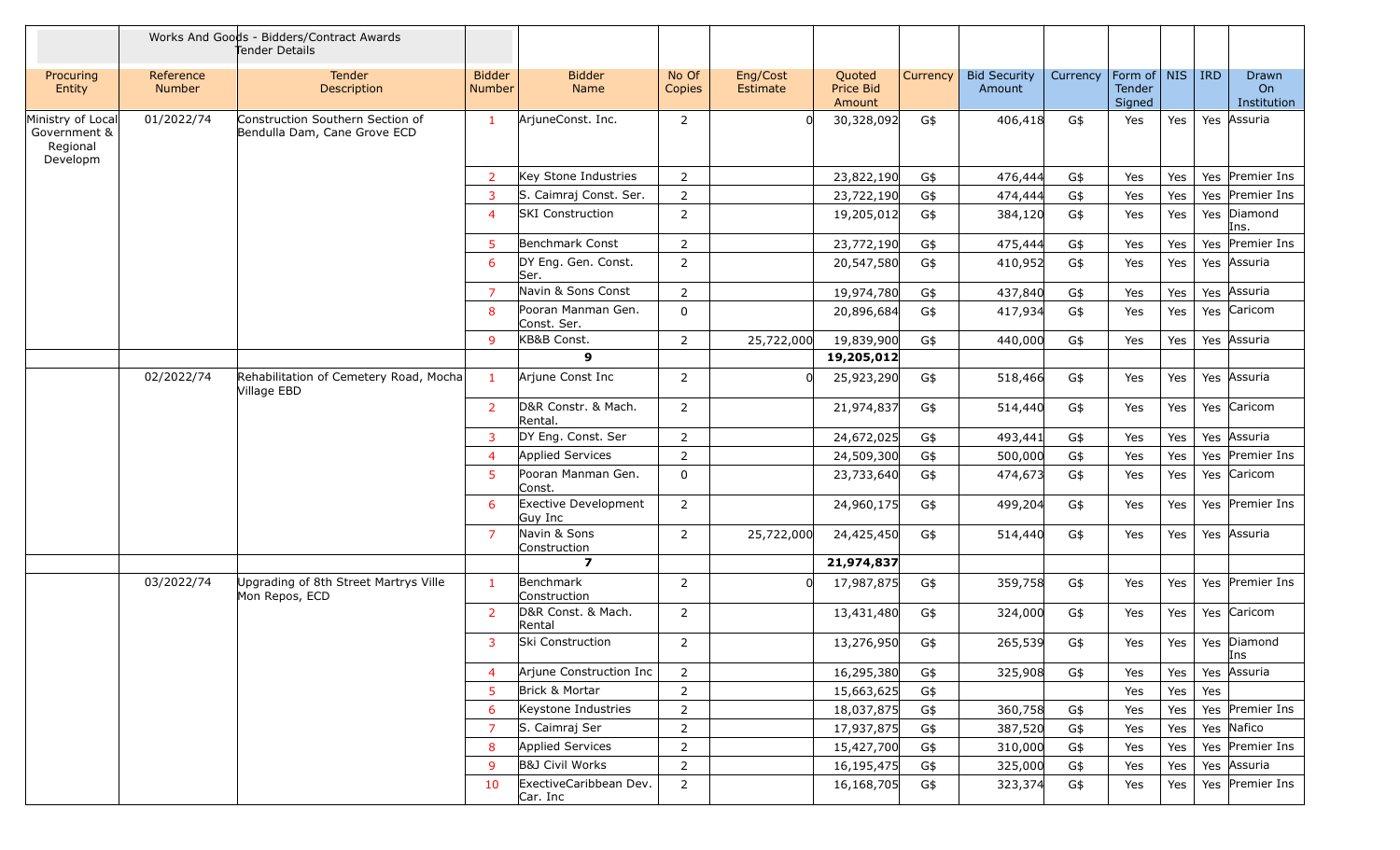|                         |                            | Works And Goods - Bidders/Contract Awards<br>Tender Details |                                |                                             |                 |                      |                                      |          |                               |          |                                         |     |            |                            |
|-------------------------|----------------------------|-------------------------------------------------------------|--------------------------------|---------------------------------------------|-----------------|----------------------|--------------------------------------|----------|-------------------------------|----------|-----------------------------------------|-----|------------|----------------------------|
| Procuring<br>Entity     | Reference<br><b>Number</b> | Tender<br>Description                                       | <b>Bidder</b><br><b>Number</b> | <b>Bidder</b><br>Name                       | No Of<br>Copies | Eng/Cost<br>Estimate | Quoted<br><b>Price Bid</b><br>Amount | Currency | <b>Bid Security</b><br>Amount | Currency | Form of $\vert$ NIS<br>Tender<br>Signed |     | <b>IRD</b> | Drawn<br>On<br>Institution |
|                         | 03/2022/74                 |                                                             | 11                             | DY Eng. & Gen. Const.<br>Ser.               | $\overline{2}$  |                      | 14,953,500                           | G\$      | 299,070                       | G\$      | Yes                                     | Yes | Yes        | Assuria                    |
|                         |                            |                                                             | 12                             | Navin & Sons Const.                         | 2               |                      | 14,639,825                           | G\$      | 324,000                       | G\$      | Yes                                     | Yes | Yes        | Assuria                    |
|                         |                            |                                                             | 13                             | Rambarran's<br>Construction Services        | 2               | 16,200,000           | 14,400,000                           | G\$      | 288,000                       | G\$      | Yes                                     | Yes |            | Yes Caricom                |
|                         |                            |                                                             |                                | 13                                          |                 |                      | 13,276,950                           |          |                               |          |                                         |     |            |                            |
|                         | 04/2022/74                 | Upgrading of Nooten Zuill Road, ECD                         | $\mathbf{1}$                   | MK Hoosein Contracting                      | 1               |                      | 29,086,100                           | G\$      | 584,360                       | G\$      | Yes                                     | Yes |            | Yes Assuria                |
|                         |                            |                                                             | 2                              | Navin's & Sons Const.                       | $\overline{2}$  |                      | 28,845,680                           | G\$      | 584,360                       | G\$      | Yes                                     | Yes | Yes        | Assuria                    |
|                         |                            |                                                             | 3                              | <b>SKI</b> Construction                     | $\overline{2}$  |                      | 26,146,540                           | G\$      | 522,940                       | G\$      | Yes                                     | Yes |            | Yes Diamond                |
|                         |                            |                                                             | $\overline{4}$                 | Benchmark<br>Construction                   | $\overline{2}$  |                      | 33,932,800                           | G\$      | 678,656                       | G\$      | Yes                                     | Yes |            | Yes Premier Ins            |
|                         |                            |                                                             | 5                              | Keystone Industries                         | 2               |                      | 33,269,400                           |          | 665,388                       | G\$      | Yes                                     | Yes |            | Yes Premier Ins            |
|                         |                            |                                                             | 6                              | S. Caimraj Const. Ser.                      | $\overline{2}$  |                      | 33,169,400                           | G\$      | 663,380                       | G\$      | Yes                                     | No  | No         | Nafico                     |
|                         |                            |                                                             | $\overline{7}$                 | Pooran Manman General<br>Construction Ser.  | 1               |                      | 23,541,150                           | G\$      | 470,823                       | G\$      | Yes                                     | Yes |            | Yes Caricom                |
|                         |                            |                                                             | 8                              | B&J Civil Works y                           | $\overline{2}$  |                      | 29,216,730                           | G\$      | 584,360                       | G\$      | Yes                                     | Yes | Yes        | Assuria                    |
|                         |                            |                                                             | 9                              | KB&B Contractors                            | $\overline{2}$  | 29,218,000           | 30,618,940                           | G\$      | 600,000                       | G\$      | Yes                                     | Yes |            | Yes Assuria                |
|                         |                            |                                                             |                                | 9                                           |                 |                      | 23,541,150                           |          |                               |          |                                         |     |            |                            |
|                         | 05/2022/74                 | Upgrading of Slaughter House Dam<br>Street, Mahaica ECD     | 1                              | MK Hoosein Contracting                      | 1               |                      | 17,657,600                           | G\$      | U                             | G\$      | Yes                                     | Yes |            | Yes No Bid Sec.            |
|                         |                            |                                                             | $\overline{2}$                 | DY Eng. & Gen. Const.<br>Ser.               | $\overline{2}$  |                      | 14,016,050                           | G\$      | 330,321                       | G\$      | Yes                                     | Yes |            | Yes Assuria                |
|                         |                            |                                                             | 3                              | Pooran Manman Const.<br>Ser.                | $\overline{2}$  |                      | 16,288,365                           | G\$      | 325,767                       | G\$      | Yes                                     | Yes |            | Yes Caricom                |
|                         |                            |                                                             | $\overline{4}$                 | Navin's & Sons Const                        | $\overline{2}$  |                      | 16,194,025                           | G\$      | 354,720                       | G\$      | Yes                                     | Yes |            | Yes Assuria                |
|                         |                            |                                                             | 5                              | S. Caimraj Const. Ser.                      | $\overline{2}$  |                      | 19,376,025                           | G\$      | 387,520                       | G\$      | Yes                                     | Yes |            | Yes Nafico                 |
|                         |                            |                                                             | 6                              | Keystone Industries                         | $\overline{2}$  |                      | 19,476,025                           | G\$      | 360,758                       | G\$      | Yes                                     | Yes |            | Yes Premier Ins            |
|                         |                            |                                                             | $\overline{7}$                 | Benchmark Const.                            | $\overline{2}$  |                      | 19,426,023                           | G\$      | 388,521                       | G\$      | Yes                                     | Yes |            | Yes Premier Ins            |
|                         |                            |                                                             | 8                              | <b>SKI</b> Construction                     | $\overline{2}$  |                      | 14,710,160                           | G\$      | 296,210                       | G\$      | Yes                                     | Yes |            | Yes Diamond                |
|                         |                            |                                                             | 9                              | Rambarran Const. Ser.                       | $\overline{2}$  |                      | 15,600,000                           | G\$      | 312,000                       | G\$      | Yes                                     | Yes | Yes        | Caricom                    |
|                         |                            |                                                             | 10                             | Brick & Mortar Const.<br>Ser.               | 2               | 17,736,000           | 16,159,300                           | G\$      |                               |          | Yes                                     | Yes |            | Yes No Bid Sec.<br>Seen    |
|                         |                            |                                                             |                                | 10                                          |                 |                      | 14,016,050                           |          |                               |          |                                         |     |            |                            |
| Guyana Defence<br>Force | 23/2022/53                 | Provision of Weeding and Pruning of<br>Trees-Various Bases  | $\mathbf{1}$                   | Emerald's General<br>Const. & Dis.          | $\overline{2}$  |                      | 81,966,983                           | G\$      | 1,639,340                     | G\$      | Yes                                     | Yes |            | Yes Caricom                |
|                         |                            |                                                             | $\overline{2}$                 | Q&A Civil Work                              | 4               |                      | 7,862,239                            | G\$      | 170,000                       | G\$      | Yes                                     | Yes |            | Yes Assuria                |
|                         |                            |                                                             | 3                              | Rohit Persaud<br>Construction &<br>Plumbing | $\overline{2}$  |                      | 2,037,866                            | G\$      |                               |          | Yes                                     | Yes | Yes        |                            |
|                         |                            |                                                             | $\overline{\mathcal{A}}$       | Perab Trading &<br>Construction             | $\overline{2}$  |                      | 83,429,920                           | G\$      | 1,668,598                     | G\$      | Yes                                     | Yes |            | Yes Premier Ins            |
|                         |                            |                                                             | 5.                             | Total Building Solution<br>Guy              | $\overline{2}$  |                      | 71,911,884                           | G\$      | 1,438,283                     | G\$      | Yes                                     | Yes |            | Yes Assuria                |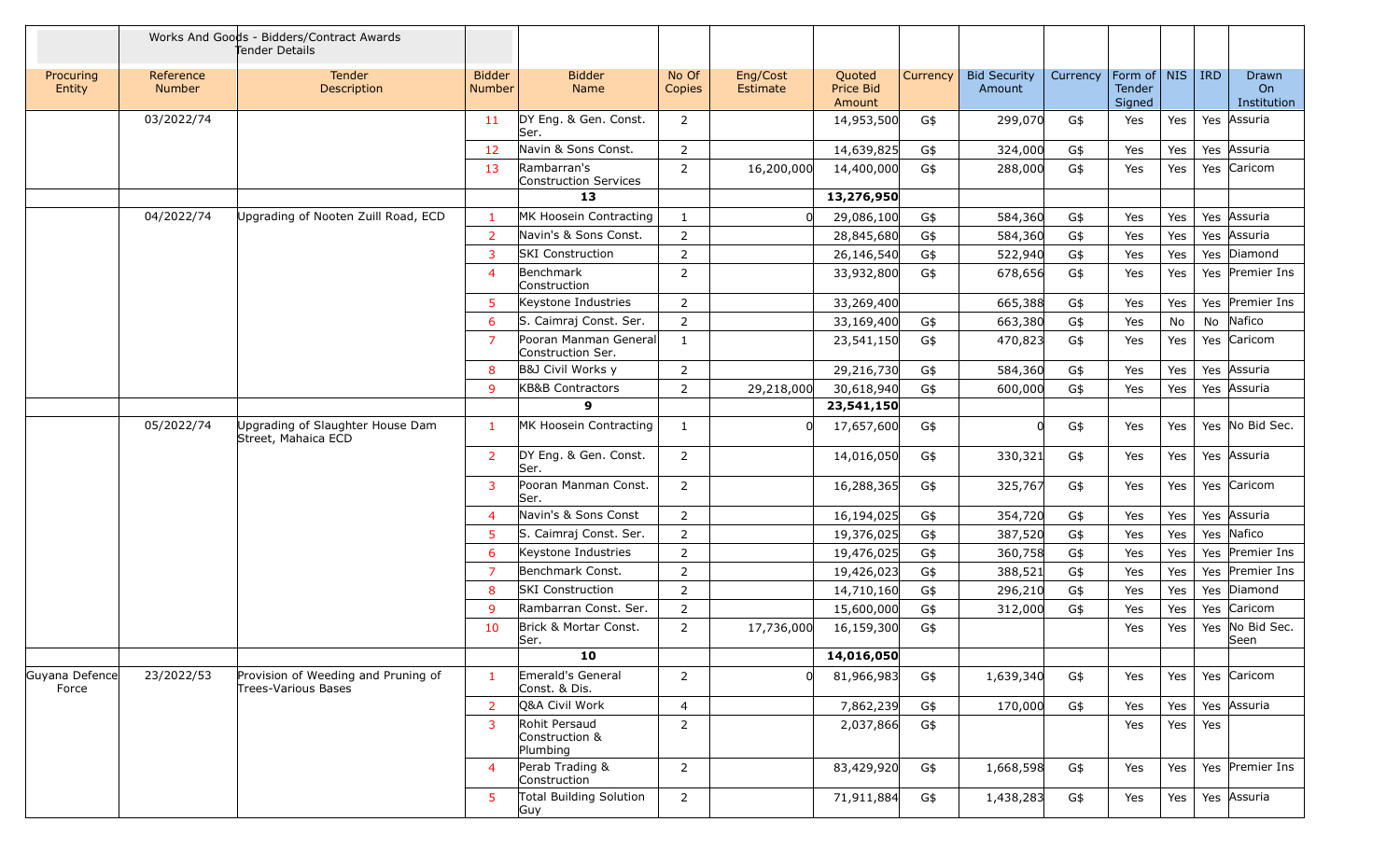|                             |                     | Works And Goods - Bidders/Contract Awards<br>Tender Details                                                             |                         |                                                   |                 |                      |                               |             |                               |             |                                     |     |            |                                        |
|-----------------------------|---------------------|-------------------------------------------------------------------------------------------------------------------------|-------------------------|---------------------------------------------------|-----------------|----------------------|-------------------------------|-------------|-------------------------------|-------------|-------------------------------------|-----|------------|----------------------------------------|
| Procuring<br>Entity         | Reference<br>Number | Tender<br>Description                                                                                                   | <b>Bidder</b><br>Number | <b>Bidder</b><br>Name                             | No Of<br>Copies | Eng/Cost<br>Estimate | Quoted<br>Price Bid<br>Amount | Currency    | <b>Bid Security</b><br>Amount | Currency    | Form of   NIS  <br>Tender<br>Signed |     | <b>IRD</b> | Drawn<br>On<br>Institution             |
|                             | 23/2022/53          |                                                                                                                         | 6                       | Impeccable Clean Clean                            | 3               |                      | 72,594,385                    | G\$         | 1,451,888                     | G\$         | Yes                                 | Yes | Yes        | Assuria                                |
|                             |                     |                                                                                                                         | $\overline{7}$          | NP Enterprise                                     | $\mathbf{1}$    |                      | 38,126,080                    | G\$         | 762,530                       | G\$         | Yes                                 | Yes |            | Yes Caricom                            |
|                             |                     |                                                                                                                         | 8                       | <b>ACL Construction</b><br>Guyana                 | $\mathbf{1}$    |                      | 57,648,585                    | G\$         |                               |             | Yes                                 | Yes | Yes        |                                        |
|                             |                     |                                                                                                                         | 9                       | <b>BS</b> Construction<br>Procurement Ser.        | 3               |                      | 4,415,157                     | G\$         | 170,000                       | G\$         | Yes                                 | Yes |            | Yes Caricom                            |
|                             |                     |                                                                                                                         | 10                      | Resolute Engineering                              | 3               |                      | 5,820,523                     | G\$         | 117,410                       | G\$         | Yes                                 | Yes |            | Yes Assuria                            |
|                             |                     |                                                                                                                         | 11                      | Grass & Tree Trimmers                             | $\overline{2}$  |                      | 2,062,750                     | G\$         |                               |             | Yes                                 | Yes |            | Yes BSDP Com &<br>signed               |
|                             |                     |                                                                                                                         | 12                      | Rohini Williams Persaud<br>Weeding & Cleaniing    | $\overline{2}$  |                      | 2,612,302                     | G\$         |                               |             | Yes                                 | Yes |            | Yes BSDP Com.<br>& signed              |
|                             |                     |                                                                                                                         | 13                      | Carmeron's Fast Camers<br>Gen. Ser.               | $\overline{2}$  |                      | 35,716,123                    | G\$         |                               |             | Yes                                 | Yes | Yes        |                                        |
|                             |                     |                                                                                                                         | 14                      | Grand Sourcing &<br>Services                      | 3               |                      | 35,697,832                    | G\$         | 713,957                       | G\$         | Yes                                 | Yes |            | Yes Assuria                            |
|                             |                     |                                                                                                                         | 15                      | <b>Bacchus Construction</b>                       | $\overline{2}$  |                      | 3,869,180                     | G\$         | 826,162                       | G\$         | Yes                                 | Yes |            | Yes GTM                                |
|                             |                     |                                                                                                                         |                         | 15                                                |                 |                      | 2,037,866                     |             |                               |             |                                     |     |            |                                        |
| Ministry of<br>Public Works | 34/2022/31          | Consultancy Services for Construction<br>Supervision for the New Demerara<br>Harbour Bridge Nandy Park to La<br>Grange) | $\mathbf{1}$            | Fig Bridg Inspectio Inc &<br>E&A Consul           | $\mathbf{3}$    |                      |                               | $\mathbf 0$ |                               | $\mathbf 0$ | Yes                                 | Yes |            | Yes Financial<br>proposal<br>submitted |
|                             |                     |                                                                                                                         | $\overline{2}$          | Rites LeadFirm Z& CB<br>Associates                | 3               |                      |                               |             |                               |             | Yes                                 | Yes |            | Yes Financial<br>proposal<br>submitted |
|                             |                     |                                                                                                                         | $\overline{3}$          | Dyrock Accutas<br>Consartium                      | 3               |                      |                               |             |                               |             | Yes                                 | Yes | Yes        | Financial<br>proposal<br>submitted     |
|                             |                     |                                                                                                                         | $\overline{4}$          | WSP Del Istmo S:De<br>R.L                         | 3               |                      | $\Omega$                      |             |                               |             | Yes                                 | Yes |            | Yes Financial<br>proposal<br>submitted |
|                             |                     |                                                                                                                         | 5                       | Engenhair EnConsultoria<br>Lt DA & SRKN'gineering | $\overline{2}$  |                      | $\Omega$                      |             |                               |             | Yes                                 | Yes |            | Yes Financial<br>proposal<br>submitted |
|                             |                     |                                                                                                                         | 6                       | Politenica<br>SRKN'gineering                      | $\mathbf{3}$    |                      |                               |             |                               |             | Yes                                 | Yes | Yes        | Financial<br>proposal<br>submitted     |
|                             |                     |                                                                                                                         | $\overline{7}$          | Radise Int'l Carib. Eng.<br>& Mang. Consul. Inc   | 3               |                      |                               |             |                               |             | Yes                                 | Yes |            | Yes Financial<br>proposal<br>submitted |
|                             |                     |                                                                                                                         | 8                       | Varya Ent. Ltd & BCC<br>Eng LCC                   | $\mathbf{3}$    |                      |                               |             |                               |             | Yes                                 | Yes |            | Yes Financial<br>proposal<br>submitted |
|                             |                     |                                                                                                                         |                         | 8                                                 |                 |                      | $\mathbf{0}$                  |             |                               |             |                                     |     |            |                                        |
| Ministry of<br>Home Affairs | 42/2022/51          | Construction of Security Fence                                                                                          | $\mathbf{1}$            | International Imports &<br>Supplies               | $\overline{2}$  |                      | 57,918,764                    | G\$         | 1,158,375                     | G\$         | Yes                                 | Yes |            | Yes Premier Ins                        |
|                             |                     |                                                                                                                         | $\overline{2}$          | J&A Lumberyard &<br>Contracting Ser.              | $\overline{2}$  |                      | 44,074,914                    | G\$         | 881,498                       | G\$         | Yes                                 | Yes |            | Yes Assuria                            |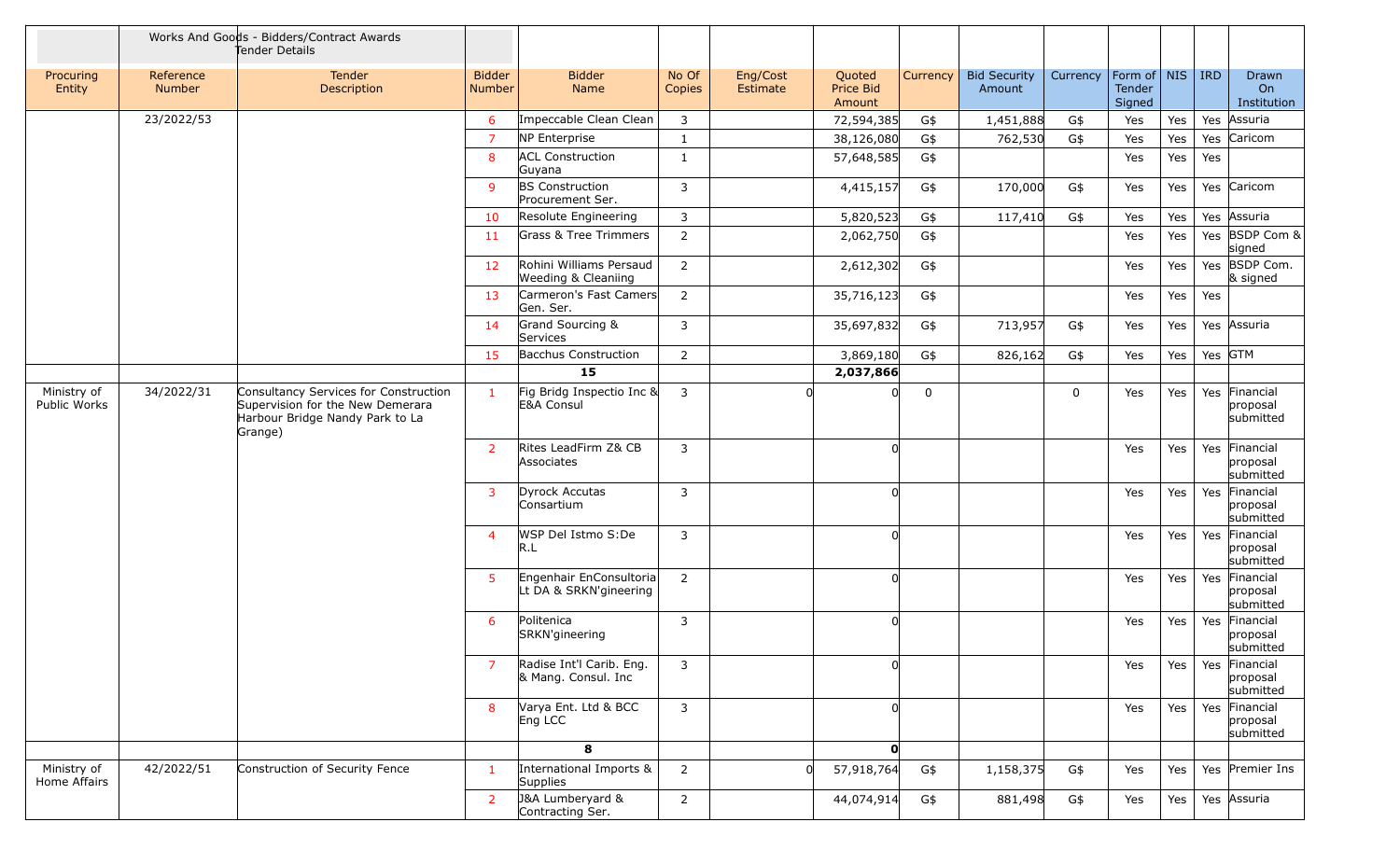|                     |                            | Works And Goods - Bidders/Contract Awards<br>Tender Details |                         |                                                     |                 |                      |                               |          |                               |          |                                         |     |         |                            |
|---------------------|----------------------------|-------------------------------------------------------------|-------------------------|-----------------------------------------------------|-----------------|----------------------|-------------------------------|----------|-------------------------------|----------|-----------------------------------------|-----|---------|----------------------------|
| Procuring<br>Entity | Reference<br><b>Number</b> | Tender<br>Description                                       | <b>Bidder</b><br>Number | <b>Bidder</b><br>Name                               | No Of<br>Copies | Eng/Cost<br>Estimate | Quoted<br>Price Bid<br>Amount | Currency | <b>Bid Security</b><br>Amount | Currency | Form of   NIS   IRD<br>Tender<br>Signed |     |         | Drawn<br>On<br>Institution |
|                     | 42/2022/51                 |                                                             | $\overline{3}$          | ACE Const. & Invest.<br>In.c                        | $\overline{2}$  |                      | 61,197,276                    | G\$      |                               |          | Yes                                     | Yes | Yes     |                            |
|                     |                            |                                                             | $\overline{4}$          | Kawal Ramdeen General<br>Const                      | $\overline{2}$  |                      | 49,209,186                    | G\$      | 984,184                       | G\$      | Yes                                     | Yes |         | Yes Assuria                |
|                     |                            |                                                             | 5                       | NP Investment                                       | $\overline{2}$  |                      | 49,938,435                    | G\$      | 998,769                       | G\$      | Yes                                     | Yes |         | Yes Premier Ins            |
|                     |                            |                                                             | 6                       | R. Kissoon Const. Ser.                              | $\overline{2}$  |                      | 52,237,158                    | G\$      | 1,444,743                     | G\$      | Yes                                     | Yes | Yes GTM |                            |
|                     |                            |                                                             | 7                       | Advanced Engineering                                | $\overline{2}$  |                      | 47,755,635                    | G\$      | 1,060,000                     | G\$      | Yes                                     | Yes |         | Yes Premier Ins            |
|                     |                            |                                                             | 8                       | S&K Const. & Consul<br>&Gen. Sup.                   | $\overline{2}$  |                      | 54,257,656                    | G\$      | 1,140,000                     | G\$      | Yes                                     | Yes |         | Yes Caricom                |
|                     |                            |                                                             | 9                       | Tony's Const. Work                                  | $\overline{2}$  |                      | 47,751,749                    | G\$      | 955,035                       | G\$      | Yes                                     | Yes |         | Yes Assuria                |
|                     |                            |                                                             | 10                      | Manohar Services                                    | $\overline{2}$  |                      | 52,040,981                    | G\$      | 1,040,820                     | G\$      | Yes                                     | Yes |         | Yes Assuria                |
|                     |                            |                                                             | 11                      | KP Project Management                               | $\overline{2}$  |                      | 51,840,888                    | G\$      | 1,036,818                     | G\$      | Yes                                     | Yes |         | Yes Premier                |
|                     |                            |                                                             | 12                      | Mohamed Ent                                         | $\overline{2}$  |                      | 49,970,871                    | G\$      | 999,418                       | G\$      | Yes                                     | Yes |         | Yes Assuria                |
|                     |                            |                                                             | 13                      | Navin & Son Const                                   | $\overline{2}$  |                      | 48,689,496                    | G\$      | 1,000,000                     | G\$      | Yes                                     | Yes |         | Yes Assuria                |
|                     |                            |                                                             | 14                      | NK Engineering Ser.                                 | $\overline{2}$  |                      | 49,019,200                    | G\$      | 980,384                       | G\$      | Yes                                     | Yes |         | Yes Nafico                 |
|                     |                            |                                                             | 15                      | Avinash Contracting &<br>Scrap Metal                | $\overline{2}$  |                      | 50,598,732                    | G\$      | 1,011,976                     | G\$      | Yes                                     | Yes |         | Yes Caricom                |
|                     |                            |                                                             | 16                      | ONYXEngineering Inc                                 | $\overline{2}$  |                      | 59,708,964                    | G\$      | 1,300,000                     | G\$      | Yes                                     | Yes |         | Yes Premier Ins            |
|                     |                            |                                                             | 17                      | A. Orgasein & Sons                                  | $\overline{2}$  |                      | 55,935,617                    | G\$      | 1,120,000                     | G\$      | Yes                                     | Yes |         | Yes Premier Ins            |
|                     |                            |                                                             | 18                      | A Plus Consulting & Gen.<br>Ser. Inc.               | $\overline{2}$  |                      | 60,835,404                    | G\$      | 1,216,708                     | G\$      | Yes                                     | Yes |         | Yes Diamond                |
|                     |                            |                                                             | 19                      | Panko Steel Fabrication<br>& Const.                 | $\overline{2}$  |                      | 63,651,388                    | G\$      | 1,073,028                     | G\$      | Yes                                     | Yes |         | Yes Premier Ins            |
|                     |                            |                                                             | 20                      | Technocon Investment<br>Procurement & Gen.<br>Const | $\overline{2}$  |                      | 46,977,130                    | G\$      | 1,000,000                     | G\$      | Yes                                     | Yes |         | Yes Assuria                |
|                     |                            |                                                             | 21                      | A&N Ent                                             | $\overline{2}$  |                      | 59,812,841                    | G\$      | 1,200,000                     | G\$      | Yes                                     | Yes |         | Yes Assuria                |
|                     |                            |                                                             | 22                      | Perba Trading & Const.                              | $\overline{2}$  |                      | 51,708,635                    | G\$      | 1,034,173                     | G\$      | Yes                                     | Yes |         | Yes Premier Ins            |
|                     |                            |                                                             | 23                      | N&S Gen. Eng.                                       | 2               |                      | 52,971,834                    | G\$      | 1,055,836                     | G\$      | Yes                                     | Yes |         | Yes Caricom                |
|                     |                            |                                                             | 24                      | Civcon Contractors                                  | 2               |                      | 49,457,984                    | G\$      | 1,311,741                     | G\$      | Yes                                     | Yes |         | Yes Caricom                |
|                     |                            |                                                             | 25                      | AYN Const. & Gen. Ser                               | $\overline{2}$  |                      | 47,893,631                    | G\$      | 1,060,000                     | G\$      | Yes                                     | Yes | Yes GTM |                            |
|                     |                            |                                                             | 26                      | BM Property Inv. Inc                                | $\mathbf{0}$    |                      | 61,106,180                    | G\$      | 1,222,123                     | G\$      | Yes                                     | Yes |         | Yes Caricom                |
|                     |                            |                                                             | 27                      | A. Nazier & Son<br>Contracting & Gen.<br>Sup.       | $\overline{2}$  |                      | 67,824,696                    | G\$      | 1,495,530                     | G\$      | Yes                                     | Yes |         | Yes Caricom                |
|                     |                            |                                                             | 28                      | Vishal Contracting                                  | $\mathbf{1}$    |                      | 48,391,307                    | G\$      | 967,826                       | G\$      | Yes                                     | Yes |         | Yes Assuria                |
|                     |                            |                                                             | 29                      | <b>DKE</b> Enterprise                               | $\overline{2}$  |                      | 59,491,449                    | G\$      | 1,189,828                     | G\$      | Yes                                     | Yes |         | Yes Caricom                |
|                     |                            |                                                             | 30                      | Brick & Mortar Const. &<br>Gen. Sup.                | $\overline{2}$  |                      | 31,438,715                    | G\$      |                               |          | Yes                                     | Yes |         | Yes No Bid Sec.<br>Seen    |
|                     |                            |                                                             | 31                      | Emerald's Gen.<br>Contracting &<br>Distributors     | $\overline{2}$  | 49,921,595           | 49,019,017                    | G\$      | 980,380                       | G\$      | Yes                                     | Yes |         | Yes Caricom                |
|                     |                            |                                                             |                         | 31                                                  |                 |                      | 31,438,715                    |          |                               |          |                                         |     |         |                            |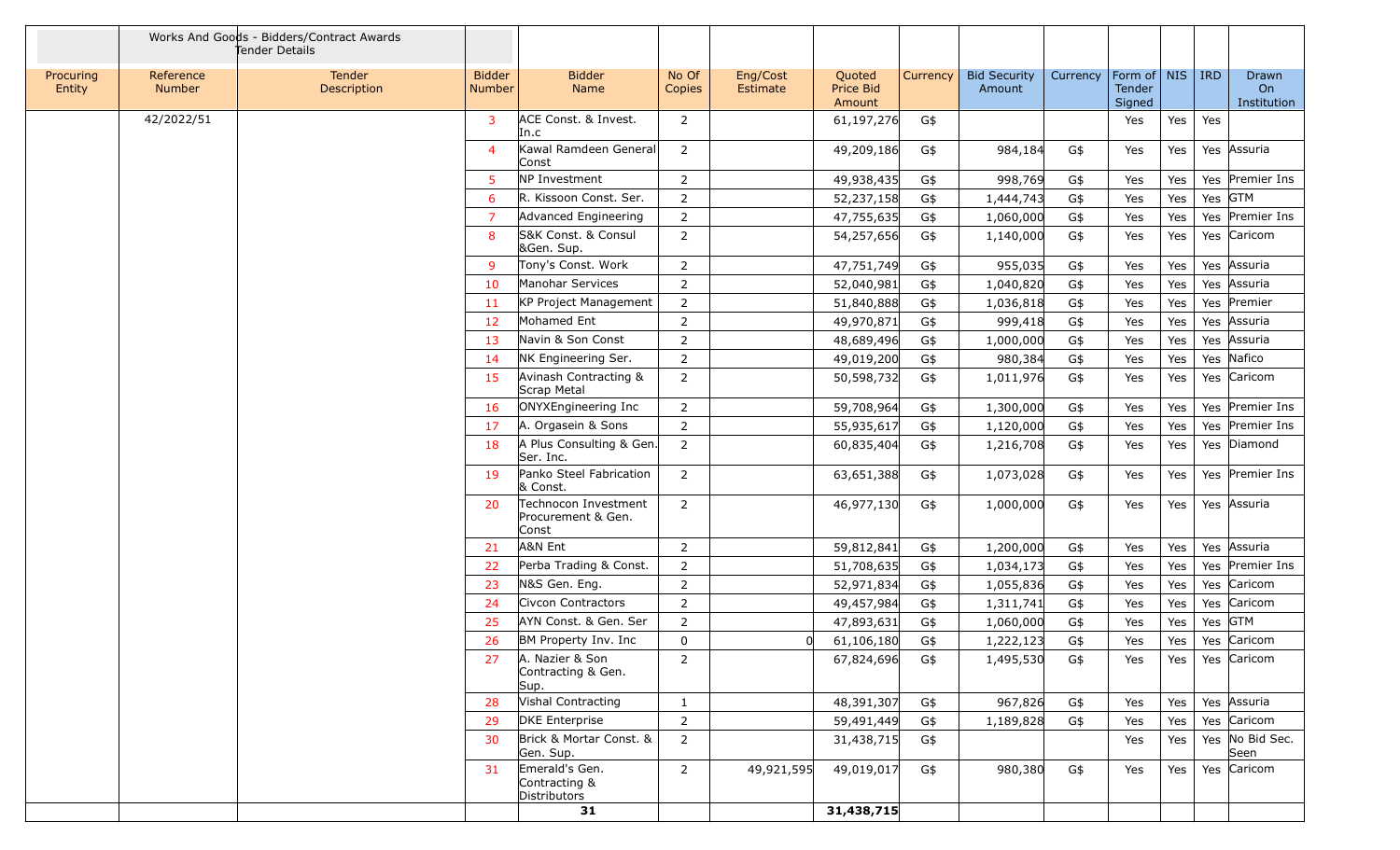|                     |                     | Works And Goods - Bidders/Contract Awards<br>Tender Details |                         |                                               |                 |                      |                               |          |                               |          |                                         |     |                            |
|---------------------|---------------------|-------------------------------------------------------------|-------------------------|-----------------------------------------------|-----------------|----------------------|-------------------------------|----------|-------------------------------|----------|-----------------------------------------|-----|----------------------------|
| Procuring<br>Entity | Reference<br>Number | Tender<br>Description                                       | <b>Bidder</b><br>Number | <b>Bidder</b><br>Name                         | No Of<br>Copies | Eng/Cost<br>Estimate | Quoted<br>Price Bid<br>Amount | Currency | <b>Bid Security</b><br>Amount | Currency | Form of   NIS   IRD<br>Tender<br>Signed |     | Drawn<br>On<br>Institution |
|                     | 43/2022/51          | Construction of Command Operations                          |                         | Engineer's Estimate                           |                 | 36,171,587           |                               | G\$      |                               |          |                                         |     |                            |
|                     |                     |                                                             | $\mathbf{1}$            | ACE Const. Ser. &<br>Investment L5            |                 |                      | 49,998,690                    | G\$      | 999,947                       | G\$      |                                         |     |                            |
|                     |                     |                                                             | $\mathbf{1}$            | ACE Const. Ser. &<br>Investment L4            |                 |                      | 41,882,190                    | G\$      | 837,644                       | G\$      |                                         |     |                            |
|                     |                     |                                                             | $\mathbf{1}$            | ACE Const. Ser. &<br>Investment L3            |                 |                      | 41,882,190                    | G\$      | 837,644                       | G\$      |                                         |     |                            |
|                     |                     |                                                             | $\mathbf{1}$            | ACE Const. Ser. &<br>Investment L2            |                 |                      | 41,882,190                    | G\$      | 837,644                       | G\$      |                                         |     |                            |
|                     |                     |                                                             | $\mathbf{1}$            | ACE Const. Ser. &<br>Investment L1            | 3               |                      | 41,882,190                    | G\$      | 837,664                       | G\$      | Yes                                     | Yes | Yes Assuria                |
|                     |                     |                                                             | $\overline{2}$          | Gordev Mahadev<br>Contracting L1              | $\overline{2}$  |                      | 30,707,134                    | G\$      | 614,143                       | G\$      | Yes                                     | Yes | Yes Caricom                |
|                     |                     |                                                             | $\mathbf{3}$            | NK Eng. Services L3                           |                 |                      | 32,438,621                    | G\$      |                               |          |                                         |     |                            |
|                     |                     |                                                             | $\mathbf{3}$            | NK Eng. Services L2                           |                 |                      | 32,438,621                    | G\$      |                               |          |                                         |     |                            |
|                     |                     |                                                             | $\overline{3}$          | NK Eng. Services L1                           | $\overline{2}$  |                      | 32,438,621                    | G\$      | 648,772                       | G\$      | Yes                                     | Yes | Yes Nafico                 |
|                     |                     |                                                             | $\overline{4}$          | ECS Const. & Gen. Sup.<br>L3                  |                 |                      | 36,719,049                    | G\$      | 734,400                       | G\$      |                                         |     |                            |
|                     |                     |                                                             | $\overline{4}$          | ECS Const. & Gen. Sup.                        | $2^{\circ}$     |                      | 36,719,049                    | G\$      | 734,400                       | G\$      | Yes                                     | Yes | Yes Assuria                |
|                     |                     |                                                             | 5                       | Tony's Const. Work L5                         |                 |                      | 41,233,683                    | G\$      |                               |          |                                         |     |                            |
|                     |                     |                                                             | 5 <sup>1</sup>          | Tony's Const. Work L4                         |                 |                      | 41,185,683                    | G\$      |                               |          |                                         |     |                            |
|                     |                     |                                                             | 5 <sup>1</sup>          | Tony's Const. Work L3                         |                 |                      | 34, 367, 613                  | G\$      |                               |          |                                         |     |                            |
|                     |                     |                                                             | 5 <sup>1</sup>          | Tony's Const. Work L2                         |                 |                      | 34, 367, 613                  | G\$      |                               |          |                                         |     |                            |
|                     |                     |                                                             | 5 <sup>5</sup>          | Tony's Const. Work L1                         | $\overline{2}$  |                      | 34, 367, 613                  | G\$      | 1,346,251                     | G\$      | Yes                                     | Yes | Yes Assuria                |
|                     |                     |                                                             | 6                       | Mohamed Enterprise L5                         |                 |                      | 45,208,118                    | G\$      |                               |          |                                         |     |                            |
|                     |                     |                                                             | 6                       | Mohamed Enterprise L4                         |                 |                      | 44,873,430                    | G\$      |                               |          |                                         |     |                            |
|                     |                     |                                                             | 6                       | Mohamed Enterprise L3                         |                 |                      | 44,873,430                    | G\$      |                               |          |                                         |     |                            |
|                     |                     |                                                             | 6                       | Mohamed Enterprise L2                         |                 |                      | 37,374,797                    | G\$      |                               |          |                                         |     |                            |
|                     |                     |                                                             | 6                       | Mohamed Enterprise L1                         | $\overline{2}$  |                      | 45,413,183                    | G\$      | 4,354,859                     | G\$      | Yes                                     | Yes | Yes Assuria                |
|                     |                     |                                                             | $\overline{7}$          | Kawal Ramdeen Gen.<br>Const. & Office Fur. L3 |                 |                      | 30,365,451                    | G\$      | 607,309                       | G\$      |                                         |     |                            |
|                     |                     |                                                             |                         | Kawal Ramdeen Gen.<br>Const. & Office Fur. L2 | 2               |                      | 31,021,704                    | G\$      | 620,434                       | G\$      | Yes                                     |     | Yes   Yes   Assuria        |
|                     |                     |                                                             | $\overline{7}$          | Kawal Ramdeen Gen.<br>Const. & Office Fur. L4 |                 |                      | 31,756,704                    | G\$      | 635,134                       | G\$      |                                         |     |                            |
|                     |                     |                                                             | 8                       | Brick & Mortar Const.<br>Ser. L <sub>2</sub>  |                 |                      | 24,662,702                    | G\$      |                               |          |                                         |     |                            |
|                     |                     |                                                             | 8                       | Brick & Mortar Const.<br>Ser. L5              |                 |                      | 24,662,702                    | G\$      |                               |          |                                         |     |                            |
|                     |                     |                                                             | 8                       | Brick & Mortar Const.<br>Ser. L4              |                 |                      | 24,662,702                    | G\$      |                               |          |                                         |     |                            |
|                     |                     |                                                             | 8                       | Brick & Mortar Const.<br>Ser. L3              |                 |                      | 24,662,702                    | G\$      |                               |          |                                         |     |                            |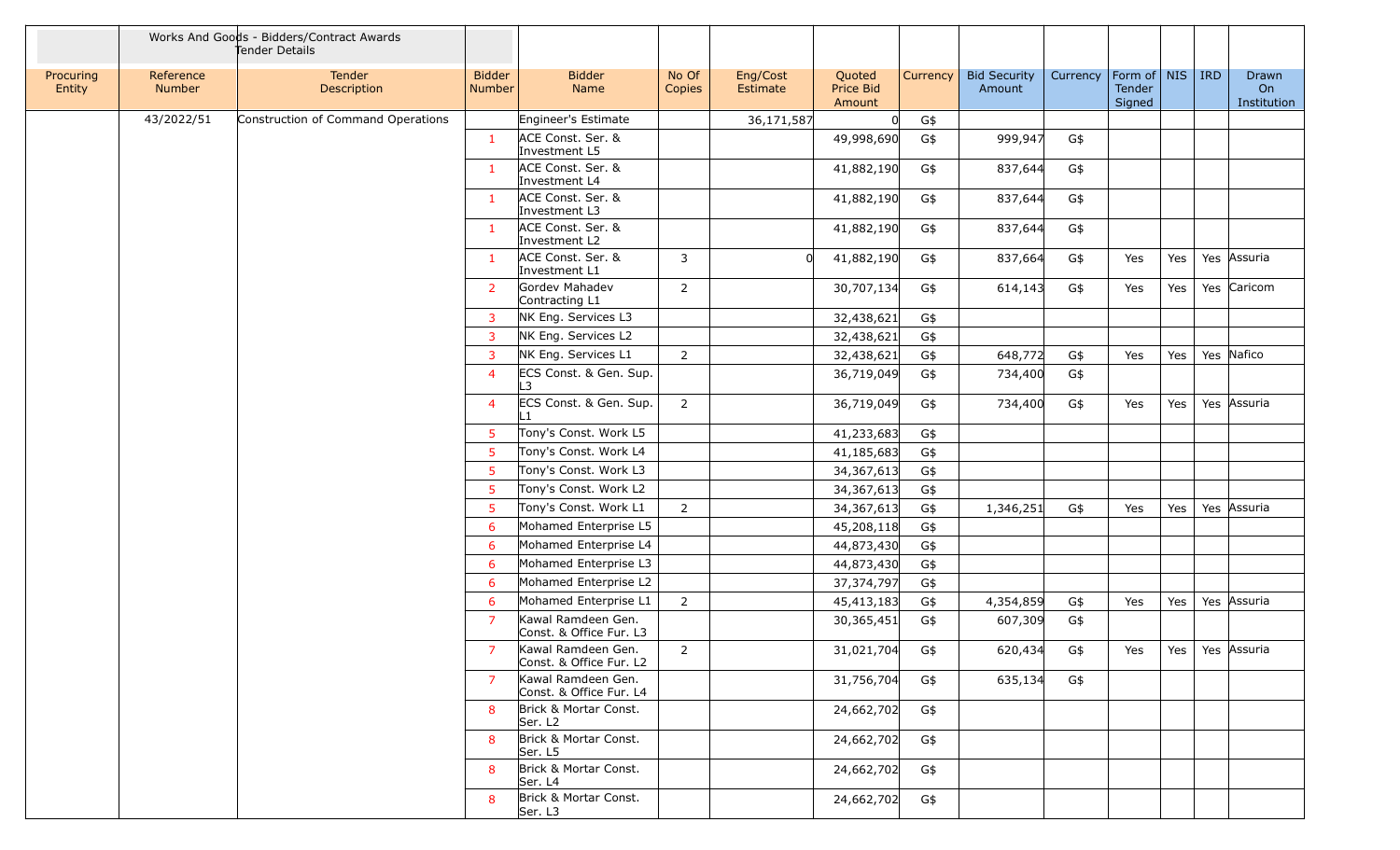|                     |                            | Works And Goods - Bidders/Contract Awards<br>Tender Details |                         |                                          |                 |                      |                               |          |                               |          |                                         |     |         |                            |
|---------------------|----------------------------|-------------------------------------------------------------|-------------------------|------------------------------------------|-----------------|----------------------|-------------------------------|----------|-------------------------------|----------|-----------------------------------------|-----|---------|----------------------------|
| Procuring<br>Entity | Reference<br><b>Number</b> | Tender<br>Description                                       | <b>Bidder</b><br>Number | <b>Bidder</b><br>Name                    | No Of<br>Copies | Eng/Cost<br>Estimate | Quoted<br>Price Bid<br>Amount | Currency | <b>Bid Security</b><br>Amount | Currency | Form of   NIS   IRD<br>Tender<br>Signed |     |         | Drawn<br>On<br>Institution |
|                     | 43/2022/51                 |                                                             | 8                       | Brick & Mortar Const.<br>Ser. L1         | $\overline{2}$  |                      | 24,662,702                    | G\$      |                               |          | Yes                                     | Yes |         | Yes No Bid Sec.<br>Seen    |
|                     |                            |                                                             | 9                       | R. Kissoon Contracting<br>Services L5    |                 |                      | 46,597,740                    | G\$      | 932,000                       | G\$      |                                         |     |         |                            |
|                     |                            |                                                             | 9                       | R. Kissoon Contracting<br>Services L4    |                 |                      | 46,597,740                    | G\$      | 932,000                       | G\$      |                                         |     |         |                            |
|                     |                            |                                                             | 9                       | R. Kissoon Contracting<br>Services L3    |                 |                      | 46,597,740                    | G\$      | 930,000                       | G\$      |                                         |     |         |                            |
|                     |                            |                                                             | 9                       | R. Kissoon Contracting<br>Services L2    |                 |                      | 4,659,774                     | G\$      | 932,000                       | G\$      |                                         |     |         |                            |
|                     |                            |                                                             | 9                       | R. Kissoon Contracting<br>Services L1    | $\overline{2}$  |                      | 46,597,740                    | G\$      | 932,000                       | G\$      | Yes                                     | Yes | Yes GTM |                            |
|                     |                            |                                                             | 10                      | Sovereignty Inv. Const.<br>Ser L1        | $\mathbf{1}$    |                      | 34,263,201                    | G\$      | 685,264                       | G\$      | Yes                                     | Yes |         | Yes Assuria                |
|                     |                            |                                                             | 11                      | Civon Engineering<br>Contractors L5      |                 |                      | 36,413,202                    | G\$      | 728,264                       | G\$      |                                         |     |         |                            |
|                     |                            |                                                             | 11                      | Civon Engineering<br>Contractors L4      |                 |                      | 36,413,202                    | G\$      | 728,264                       | G\$      |                                         |     |         |                            |
|                     |                            |                                                             | 11                      | Civon Engineering<br>Contractors L3      |                 |                      | 36,413,202                    | G\$      | 728,264                       | G\$      |                                         |     |         |                            |
|                     |                            |                                                             | 11                      | Civon Engineering<br>Contractors L2      |                 |                      | 36,413,202                    | G\$      | 728,264                       | G\$      |                                         |     |         |                            |
|                     |                            |                                                             | 11                      | Civon Engineering<br>Contractors L1      | $\overline{2}$  |                      | 26,413,202                    | G\$      | 728,264                       | G\$      | Yes                                     | Yes |         | Yes Caricom                |
|                     |                            |                                                             | 12                      | N&S General Eng. &<br>Cont. Ser. L5      |                 |                      | 34,569,512                    | G\$      | 691,396                       | G\$      |                                         |     |         |                            |
|                     |                            |                                                             | 12                      | N&S General Eng. &<br>Cont. Ser. L4      |                 |                      | 34,569,812                    | G\$      | 691,396                       | G\$      |                                         |     |         |                            |
|                     |                            |                                                             | 12                      | N&S General Eng. &<br>Cont. Ser. L3      | $\overline{2}$  |                      | 34,569,386                    | G\$      | 691,387                       | G\$      | Yes                                     | Yes |         | Yes Caricom                |
|                     |                            |                                                             | 13                      | AYN Const & Gen. Ser.<br>L5              |                 |                      | 36,273,941                    | G\$      | 760,000                       | G\$      |                                         |     |         |                            |
|                     |                            |                                                             | 13                      | AYN Const & Gen. Ser.<br>L4              |                 |                      | 36,273,941                    | G\$      | 760,000                       | G\$      |                                         |     |         |                            |
|                     |                            |                                                             | 13                      | AYN Const & Gen. Ser.<br>L3              |                 |                      | 36,273,941                    | G\$      | 760,000                       | G\$      |                                         |     |         |                            |
|                     |                            |                                                             | 13                      | AYN Const & Gen. Ser.<br>L <sub>2</sub>  |                 |                      | 36,273,941                    | G\$      | 760,000                       | G\$      |                                         |     |         |                            |
|                     |                            |                                                             | 13                      | AYN Const & Gen. Ser.<br>L1              | $\overline{2}$  |                      | 46,301,598                    | G\$      | 800,000                       | G\$      | Yes                                     | Yes | Yes GTM |                            |
|                     |                            |                                                             | 14                      | SB Plumbing, Welding &<br>Gen. Const. L4 |                 |                      | 34,621,150                    | G\$      |                               |          |                                         |     |         |                            |
|                     |                            |                                                             | 14                      | SB Plumbing, Welding &<br>Gen. Const. L3 |                 |                      | 34,621,150                    | G\$      |                               |          |                                         |     |         |                            |
|                     |                            |                                                             | 14                      | SB Plumbing, Welding &<br>Gen. Const. L2 |                 |                      | 34,621,150                    | G\$      |                               |          | Yes                                     | Yes | Yes     |                            |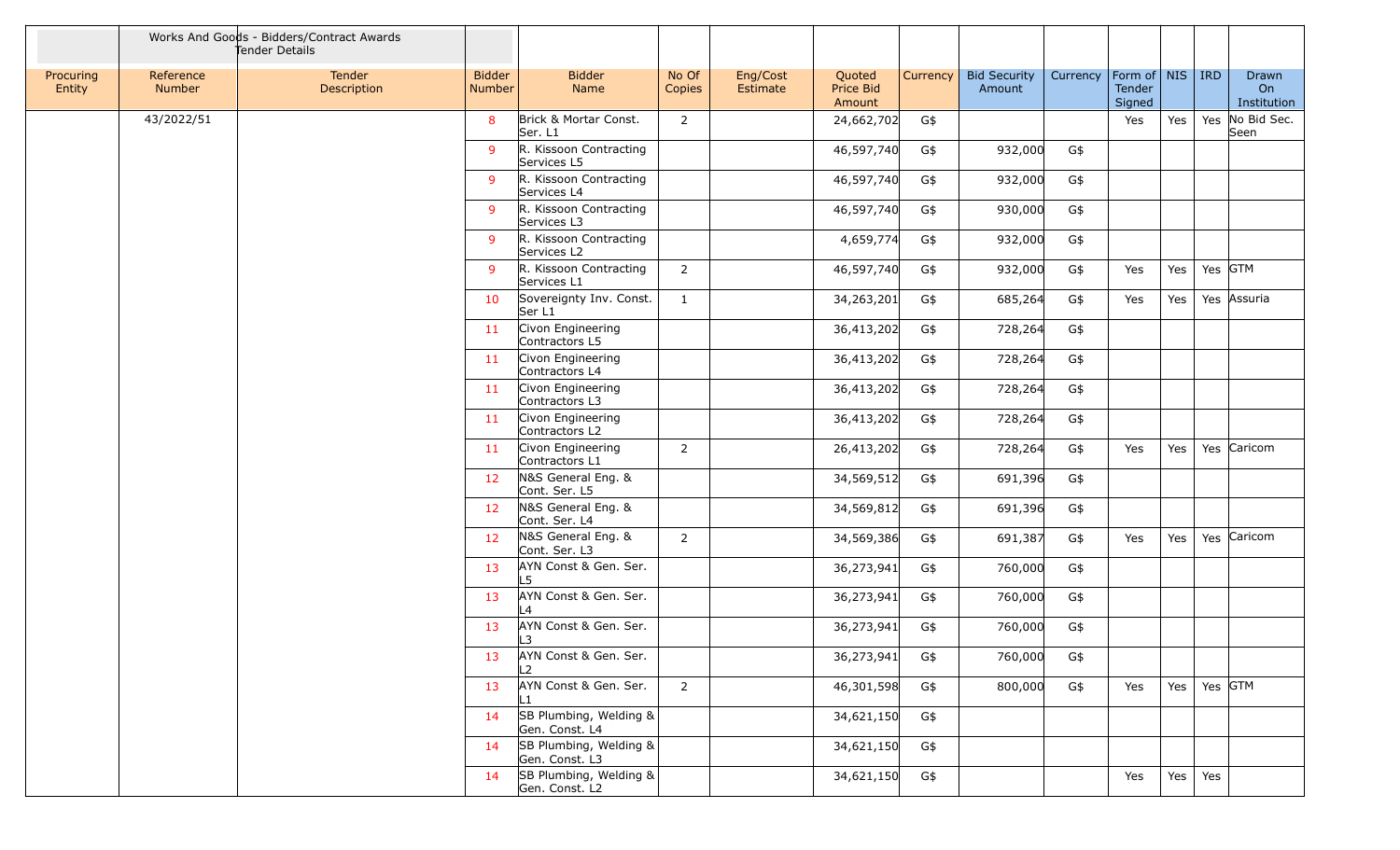|                     |                     | Works And Goods - Bidders/Contract Awards<br>Tender Details |                                |                                          |                 |                      |                               |          |                               |          |                                   |     |            |                            |
|---------------------|---------------------|-------------------------------------------------------------|--------------------------------|------------------------------------------|-----------------|----------------------|-------------------------------|----------|-------------------------------|----------|-----------------------------------|-----|------------|----------------------------|
| Procuring<br>Entity | Reference<br>Number | Tender<br>Description                                       | <b>Bidder</b><br><b>Number</b> | <b>Bidder</b><br>Name                    | No Of<br>Copies | Eng/Cost<br>Estimate | Quoted<br>Price Bid<br>Amount | Currency | <b>Bid Security</b><br>Amount | Currency | Form of   NIS<br>Tender<br>Signed |     | <b>IRD</b> | Drawn<br>On<br>Institution |
|                     | 43/2022/51          |                                                             | 15                             | Ele's Trading &<br>Hardware L5           |                 |                      | 34,163,409                    | G\$      |                               |          |                                   |     |            |                            |
|                     |                     |                                                             | 15                             | Ele's Trading &<br>Hardware L4           |                 |                      | 34,434,309                    | G\$      |                               |          |                                   |     |            |                            |
|                     |                     |                                                             | 15                             | Ele's Trading &<br>Hardware L3           |                 |                      | 34,400,709                    | G\$      |                               |          |                                   |     |            |                            |
|                     |                     |                                                             | 15                             | Ele's Trading &<br>Hardware L2           |                 |                      | 34,113,009                    | G\$      |                               |          |                                   |     |            |                            |
|                     |                     |                                                             | 15                             | Ele's Trading &<br>Hardware L1           | $\overline{2}$  |                      | 34,681,742                    | G\$      | 3,435,863                     | G\$      | Yes                               | Yes |            | Yes Caricom                |
|                     |                     |                                                             | 16                             | Navin & Sons Const. L5                   |                 |                      | 33,065,103                    | G\$      |                               |          |                                   |     |            |                            |
|                     |                     |                                                             | 16                             | Navin & Sons Const. L4                   |                 |                      | 33,065,103                    | G\$      |                               |          |                                   |     |            |                            |
|                     |                     |                                                             | 16                             | Navin & Sons Const. L3                   |                 |                      | 33,065,102                    | G\$      |                               |          |                                   |     |            |                            |
|                     |                     |                                                             | 16                             | Navin & Sons Const. L2                   |                 |                      | 33,065,103                    | G\$      |                               |          |                                   |     |            |                            |
|                     |                     |                                                             | 16                             | Navin & Sons Const. L1                   | $\overline{2}$  |                      | 33,065,103                    | G\$      | 690,000                       | G\$      | Yes                               | Yes |            | Yes Assuria                |
|                     |                     |                                                             | 17                             | K&P Project<br>Management L5             |                 |                      | 34,365,387                    | G\$      |                               |          |                                   |     |            |                            |
|                     |                     |                                                             | 17                             | K&P Project<br>Management L4             |                 |                      | 34,897,947                    | G\$      |                               |          |                                   |     |            |                            |
|                     |                     |                                                             | 17                             | K&P Project<br>Management 3              |                 |                      | 84,360,347                    | G\$      |                               |          |                                   |     |            |                            |
|                     |                     |                                                             | 17                             | K&P Project<br>Management L2             |                 |                      | 34,372,917                    | G\$      |                               |          |                                   |     |            |                            |
|                     |                     |                                                             | 17                             | K&P Project<br>Management L1             | $\overline{2}$  |                      | 34,417,732                    | G\$      | 7,002,227                     | G\$      | Yes                               | Yes |            | Yes Premier Ins            |
|                     |                     |                                                             | 18                             | A&N Enterprise L2                        | $\overline{2}$  |                      | 35,961,597                    | G\$      | 720,000                       | G\$      | Yes                               | Yes |            | Yes Assuria                |
|                     |                     |                                                             | 19                             | Panko Steel Fabrication<br>& Const L4    |                 |                      | 39,403,056                    | G\$      |                               |          |                                   |     |            |                            |
|                     |                     |                                                             | 19                             | Panko Steel Fabrication<br>& Const L3    |                 |                      | 39,403,056                    | G\$      |                               |          |                                   |     |            |                            |
|                     |                     |                                                             | 19                             | Panko Steel Fabrication<br>& Const L2    | $\mathbf{1}$    |                      | 39,403,056                    | G\$      | 788,062                       | G\$      | Yes                               | Yes |            | Yes Premier Ins            |
|                     |                     |                                                             | 20                             | Emerald's Gen.<br>Contracting & Const L5 |                 |                      | 37,301,492                    | G\$      | 746,032                       | G\$      |                                   |     |            |                            |
|                     |                     |                                                             | 20                             | Emerald's Gen.<br>Contracting & Const L4 |                 |                      | 37,301,492                    | G\$      | 746,032                       | G\$      |                                   |     |            |                            |
|                     |                     |                                                             | 20                             | Emerald's Gen.<br>Contracting & Const L3 |                 |                      | 37,301,492                    | G\$      | 746,032                       | G\$      |                                   |     |            |                            |
|                     |                     |                                                             | 20                             | Emerald's Gen.<br>Contracting & Const L2 |                 |                      | 37,301,492                    | G\$      | 746,032                       | G\$      |                                   |     |            |                            |
|                     |                     |                                                             | 20                             | Emerald's Gen.<br>Contracting & Const L1 | $2^{\circ}$     |                      | 37,301,492                    | G\$      | 746,032                       | G\$      | Yes                               | Yes |            | Yes Caricom                |
|                     |                     |                                                             | 21                             | S&K Conts. Consul. Ser.<br>& Gen. Sup L5 |                 | $\Omega$             | 37,224,327                    | G\$      |                               |          |                                   |     |            |                            |
|                     |                     |                                                             | 21                             | S&K Conts. Consul. Ser.<br>& Gen. Sup L4 |                 |                      | 39,401,103                    | G\$      |                               |          |                                   |     |            |                            |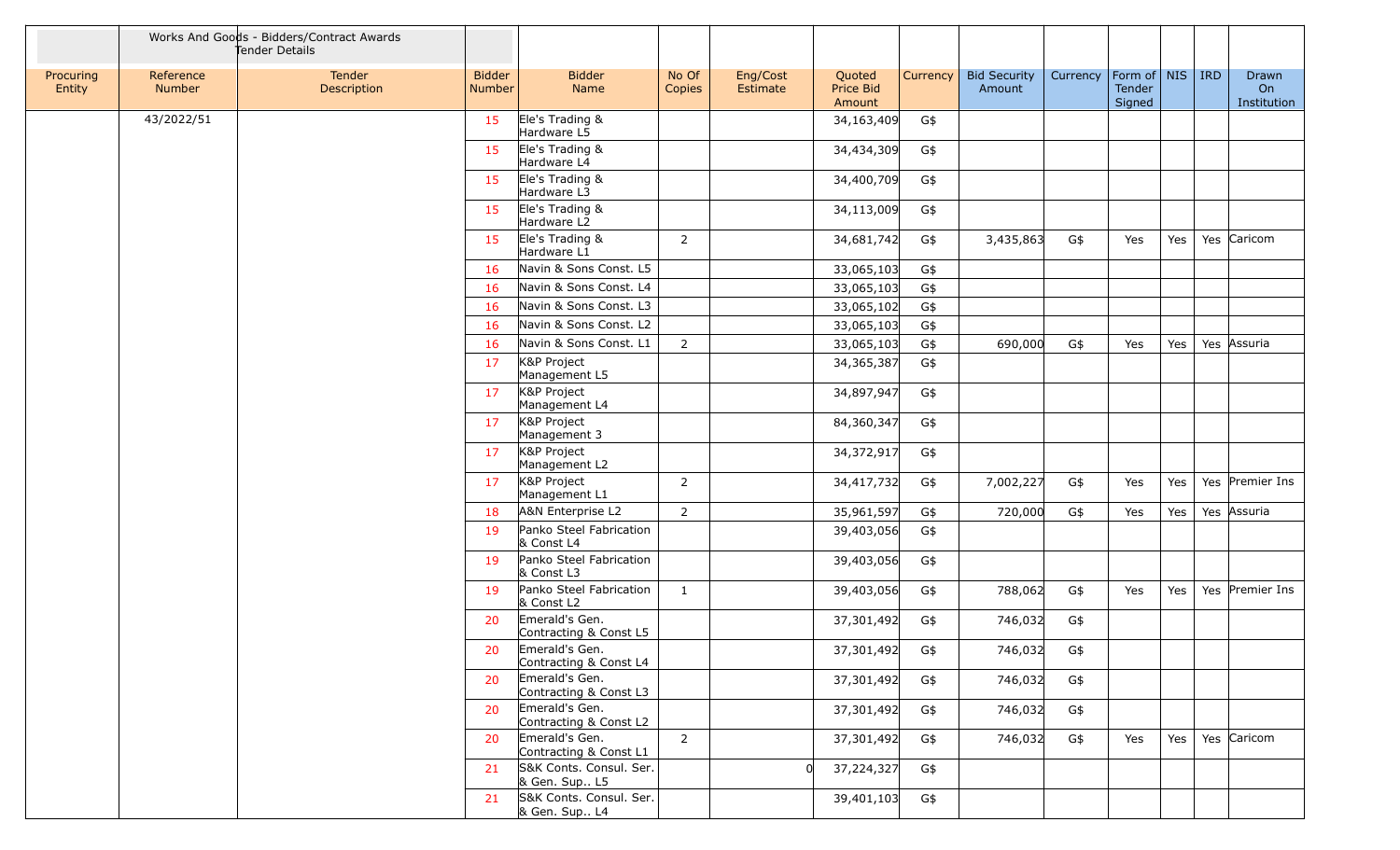|                     |                     | Works And Goods - Bidders/Contract Awards<br>Tender Details      |                                |                                                     |                 |                      |                               |             |                               |             |                                         |     |                                        |
|---------------------|---------------------|------------------------------------------------------------------|--------------------------------|-----------------------------------------------------|-----------------|----------------------|-------------------------------|-------------|-------------------------------|-------------|-----------------------------------------|-----|----------------------------------------|
| Procuring<br>Entity | Reference<br>Number | <b>Tender</b><br>Description                                     | <b>Bidder</b><br><b>Number</b> | <b>Bidder</b><br>Name                               | No Of<br>Copies | Eng/Cost<br>Estimate | Quoted<br>Price Bid<br>Amount | Currency    | <b>Bid Security</b><br>Amount | Currency    | Form of   NIS   IRD<br>Tender<br>Signed |     | Drawn<br>On<br>Institution             |
|                     | 43/2022/51          |                                                                  | 21                             | S&K Conts. Consul. Ser.<br>& Gen. Sup L3            |                 |                      | 39,478,499                    | G\$         |                               |             |                                         |     |                                        |
|                     |                     |                                                                  | 21                             | S&K Conts. Consul. Ser.<br>& Gen. Sup L2            |                 |                      | 39,480,200                    | G\$         |                               |             |                                         |     |                                        |
|                     |                     |                                                                  | 21                             | S&K Conts. Consul. Ser.<br>& Gen. Sup L1            | $\overline{2}$  |                      | 39,910,038                    | G\$         | 3,950,000                     | G\$         | Yes                                     | Yes | Yes Caricom                            |
|                     |                     |                                                                  |                                | 81                                                  |                 |                      | 0                             |             |                               |             |                                         |     |                                        |
|                     | 44/2022/51          | Construction of Fire Stations at Wale                            | $\mathbf{1}$                   | Mohamed Sidique<br>Ramjohn Contracting<br>Ser       | $\overline{2}$  | $\Omega$             | 66,366,615                    | G\$         | 1,380,000                     | G\$         | Yes                                     | Yes | Yes Diamond                            |
|                     |                     |                                                                  | <sup>2</sup>                   | Navin & Sons<br>Construction                        |                 |                      | 65,739,936                    | G\$         | 1,370,000                     | G\$         | Yes                                     | Yes | Yes Assuria                            |
|                     |                     |                                                                  | 3                              | Civcon Eng. Contractors                             | $\overline{2}$  |                      | 75,587,039                    | G\$         | 986,160                       | G\$         | Yes                                     | Yes | Yes Caricom                            |
|                     |                     |                                                                  | $\overline{4}$                 | Tony's Const. Work                                  | $\overline{2}$  |                      | 67,312,564                    | G\$         | 823,714                       | G\$         | Yes                                     | Yes | Yes Assuria                            |
|                     |                     |                                                                  | $5^{\circ}$                    | R. Kissoon Contracting<br>Ser.                      | $\overline{2}$  |                      | 94,751,995                    | G\$         | 1,895,040                     | G\$         | Yes                                     | Yes | Yes GTM                                |
|                     |                     |                                                                  | 6                              | AYN Const. & Ser.                                   | $\overline{2}$  |                      | 69,457,917                    | G\$         | 1,520,000                     | G\$         | Yes                                     | Yes | Yes GTM                                |
|                     |                     |                                                                  | $\overline{7}$                 | S&K Const. Consul. Ser.<br>& Gen. Sup               | $\overline{2}$  |                      | 66,704,299                    | G\$         | 1,360,000                     | G\$         | Yes                                     | Yes | Yes Caricom                            |
|                     |                     |                                                                  | 8                              | Panko Steel Fab. &<br>Const.                        | $\mathbf{1}$    |                      | 72,477,583                    | G\$         | 1,449,552                     | G\$         | Yes                                     | Yes | Yes Premier Ins                        |
|                     |                     |                                                                  | 9                              | K&P Project Mang. Inc.                              | $\overline{2}$  |                      | 78,473,650                    | G\$         | 1,569,473                     | G\$         | Yes                                     | Yes | Yes Premier Ins                        |
|                     |                     |                                                                  | 10                             | V&S Gen. Eng. &<br>Contracting Ser                  | $\overline{2}$  |                      | 72,229,065                    | G\$         | 1,444,599                     | G\$         | Yes                                     | Yes | Yes Caricom                            |
|                     |                     |                                                                  | 11                             | L'Heureuse Const & Ser.<br>Inc.                     | $\mathbf{1}$    |                      | 89,921,775                    | G\$         | 1,800,000                     | G\$         | Yes                                     | Yes | Yes Premier Ins                        |
|                     |                     |                                                                  | 12                             | <b>AMI General Contracting</b><br>Services          | $\overline{2}$  |                      | 66,285,613                    | G\$         | 1,325,712                     | G\$         | Yes                                     | Yes | Yes Nafico                             |
|                     |                     |                                                                  | 13                             | TPM's General Const. &<br>Eng. Ser                  | $\overline{2}$  |                      | 66,647,002                    | G\$         | 1,380,000                     | G\$         | Yes                                     | Yes | Yes Caricom                            |
|                     |                     |                                                                  | 14                             | PA Prefab Const.                                    | $\overline{2}$  |                      | 61,681,669                    | G\$         | 1,380,000                     | G\$         | Yes                                     | Yes | Yes Assuria                            |
|                     |                     |                                                                  | 15                             | <b>DKE</b> Enterprise                               | $\overline{2}$  |                      | 85,347,691                    | G\$         | 1,706,953                     | G\$         | Yes                                     | Yes | Yes Caricom                            |
|                     |                     |                                                                  | 16                             | A&N Enterprise                                      | $\overline{2}$  |                      | 73,890,259                    | G\$         | 1,480,000                     | G\$         | Yes                                     | Yes | Yes Assuria                            |
|                     |                     |                                                                  | 17                             | A. Nazier & Son. Cont.                              | 2               |                      | 74,776,464                    | G\$         | 1,356,520                     | G\$         | Yes                                     | Yes | Yes Caricom                            |
|                     |                     |                                                                  | 18                             | Ele's Trading &<br>Hardware                         | $\overline{2}$  |                      | 67,664,487                    | G\$         | 1,353,290                     | G\$         | Yes                                     | Yes | Yes Assuria                            |
|                     |                     |                                                                  | 19                             | Kawal Ramdeen Gen.<br>Const. & Office<br>Furnishing | $\overline{2}$  |                      | 70,191,341                    | G\$         | 1,403,927                     | G\$         | Yes                                     | Yes | Yes Assuria                            |
|                     |                     |                                                                  | 20                             | Soverigently Investment<br>Const. Ser.              | $\overline{2}$  | 69,119,107           | 72,934,473                    | G\$         |                               |             |                                         |     |                                        |
|                     |                     |                                                                  |                                | 20                                                  |                 |                      | 61,681,669                    |             |                               |             |                                         |     |                                        |
|                     | 45/2022/51          | Design and Construction of Brickdam<br>Police Station - 8 Storey | $\mathbf{1}$                   | SRKN' & Ass. &<br>Mackay Practice /Tensen<br>Hughes | $\overline{2}$  |                      |                               | $\mathsf 0$ |                               | $\mathbf 0$ | Yes                                     | Yes | Yes Financial<br>proposal<br>submitted |